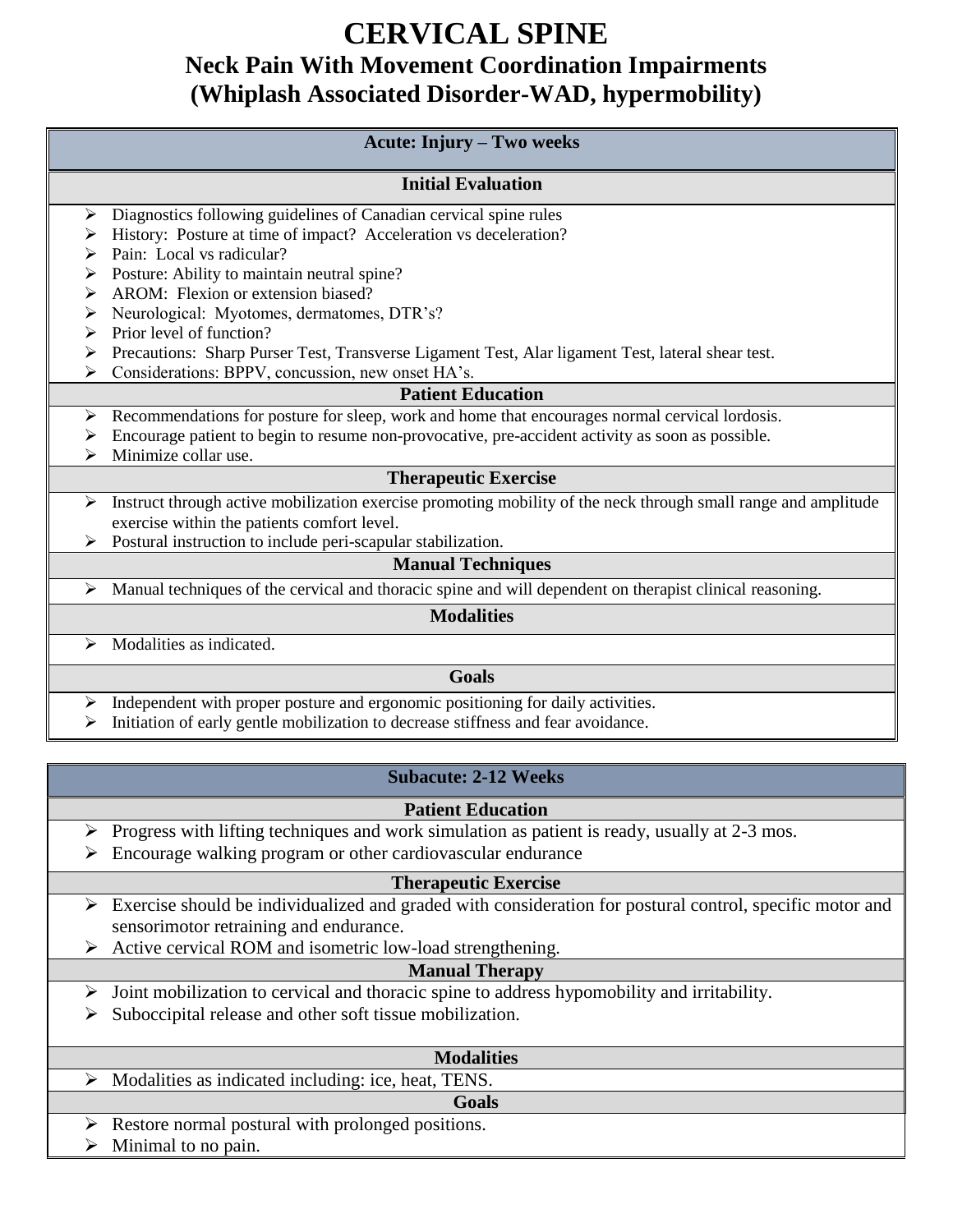# **CERVICAL SPINE**

**Neck Pain With Movement Coordination Impairments**

**(Whiplash Associated Disorder-WAD, hypermobility)**

 $\triangleright$  Return to work and home activity.

## **Chronic: Longer than 12 weeks**

#### **Evaluation Considerations**

- $\triangleright$  Assess for pain and psychological overlay assessment.
- $\triangleright$  Assess for functional and postural adaptions to pain.
- Assess for flexibility in shoulder girdle and anterior chest wall.
- $\triangleright$  Assess for ADL and work tolerance/compensations for inactivity.

## **Patient Education**

- $\triangleright$  Postural unloading with emphasis on normal cervical lordosis.
- $\triangleright$  Education regarding ergonomics for work, home and sleep positions.
- Education regarding the nature and course of WAD and the patient's involvement in self-management of symptoms.

### **Therapeutic Exercise**

- $\triangleright$  Exercise should be individualized and graded with consideration for postural control, specific motor and sensorimotor retraining and endurance.
- $\triangleright$  Low load cervicoscapulothoracic strengthening, endurance and flexibility.
- $\triangleright$  Functional training using cognitive behavioral therapy principles.
- $\triangleright$  Vestibular rehabilitation.
- Eye-head-neck coordination and neuromuscular coordination elements.

## **Manual Therapy**

 $\triangleright$  Soft tissue mobilization to address areas of muscle guarding and soft tissue reactivity.

 $\triangleright$  Joint mobilization to the cervical and thoracic spine to address areas of hypomobility.

#### **Modalities**

- $\triangleright$  Modalities as indicated but limit palliative treatment in this population (2-3 weeks).
- $\triangleright$  TENS

#### **Goals**

- $\triangleright$  Independent with home exercise program.
- $\triangleright$  Independent pain management.
- Independent with return to work and functional mobility goals**.**

## References

- **1. Teasell RW, M.D., McClure JA, Walton D, PhD., et al. A research synthesis of therapeutic interventions for whiplash-associated disorder: Part 1 - overview and summary.** *Pain Research & Management : The Journal of the Canadian Pain Society***, 2010; 15: 305-312.**
- 2. Robert W Teasell, J Andrew McClure, David Walton, et al., "A Research Synthesis of Therapeutic Interventions for Whiplash-Associated Disorder (WAD): Part 4 – Noninvasive Interventions for Chronic WAD," *Pain Research and Management*, 2010;15: 313-322.
- 3. Jull, G. Considerations in the Physical Rehabilitation of Patients With Whiplash-Associated Disorders. *Spine,* 2011;36: S286-S291.
- 4. Wiangkham, T. et al., The effectiveness of Conservative Management for Acute Whiplash Associated Disorder (WAD) II: A Systematic Review and Meta-Analysis of Randomized Controlled Trials. *Pain Research & Management: The Journal of the Canadian Pain Society,* 2015; 10.
- 5. Sterling, M. Physiotherapy Management of Whiplash-Associated Disorders (WAD). *Journal of Physiotherapy,* 2014; 60: 5-12.